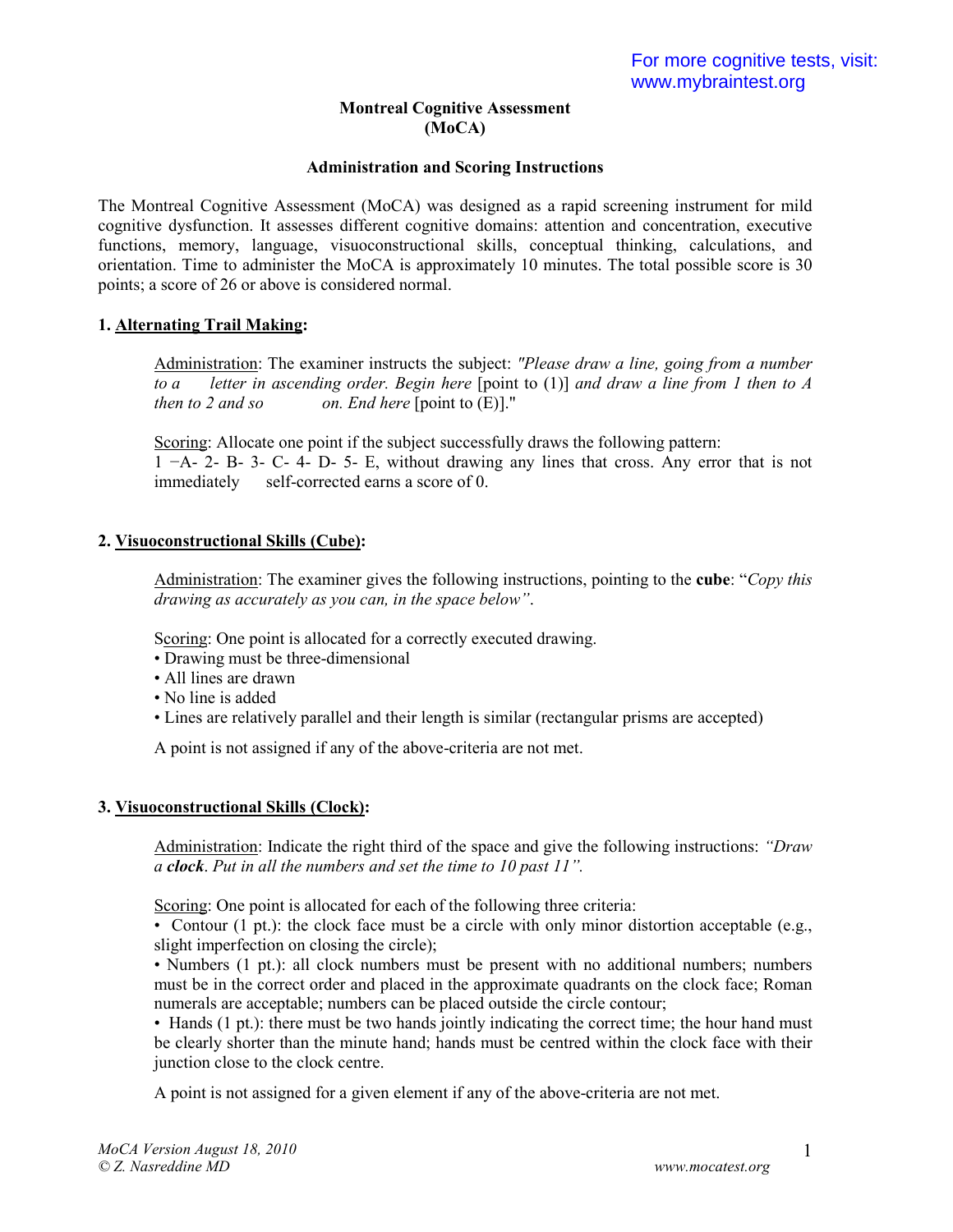### **4. Naming:**

Administration: Beginning on the left, point to each figure and say: *"Tell me the name of this animal".* 

Scoring: One point each is given for the following responses: (1) lion (2) rhinoceros or rhino (3) camel or dromedary.

### **5. Memory:**

Administration: The examiner reads a list of 5 words at a rate of one per second, giving the following instructions*: "This is a memory test. I am going to read a list of words that you will have to remember now and later on. Listen carefully. When I am through, tell me as many words as you can remember. It doesn't matter in what order you say them"*. Mark a check in the allocated space for each word the subject produces on this first trial. When the subject indicates that (s)he has finished (has recalled all words), or can recall no more words, read the list a second time with the following instructions: *"I am going to read the same list for a second time. Try to remember and tell me as many words as you can, including words you said the first time."* Put a check in the allocated space for each word the subject recalls after the second trial.

At the end of the second trial, inform the subject that (s)he will be asked to recall these words again by saying, *"I will ask you to recall those words again at the end of the test."*

Scoring: No points are given for Trials One and Two.

### **6. Attention:**

Forward Digit Span: Administration: Give the following instruction: "*I am going to say some numbers and when I am through, repeat them to me exactly as I said them*". Read the five number sequence at a rate of one digit per second.

Backward Digit Span: Administration: Give the following instruction: "*Now I am going to say some more numbers, but when I am through you must repeat them to me in the backwards order.*" Read the three number sequence at a rate of one digit per second.

Scoring: Allocate one point for each sequence correctly repeated, (*N.B.*: the correct response for the backwards trial is 2-4-7).

Vigilance: Administration: The examiner reads the list of letters at a rate of one per second, after giving the following instruction: "*I am going to read a sequence of letters. Every time I say the letter A, tap your hand once. If I say a different letter, do not tap your hand*".

Scoring: Give one point if there is zero to one errors (an error is a tap on a wrong letter or a failure to tap on letter A).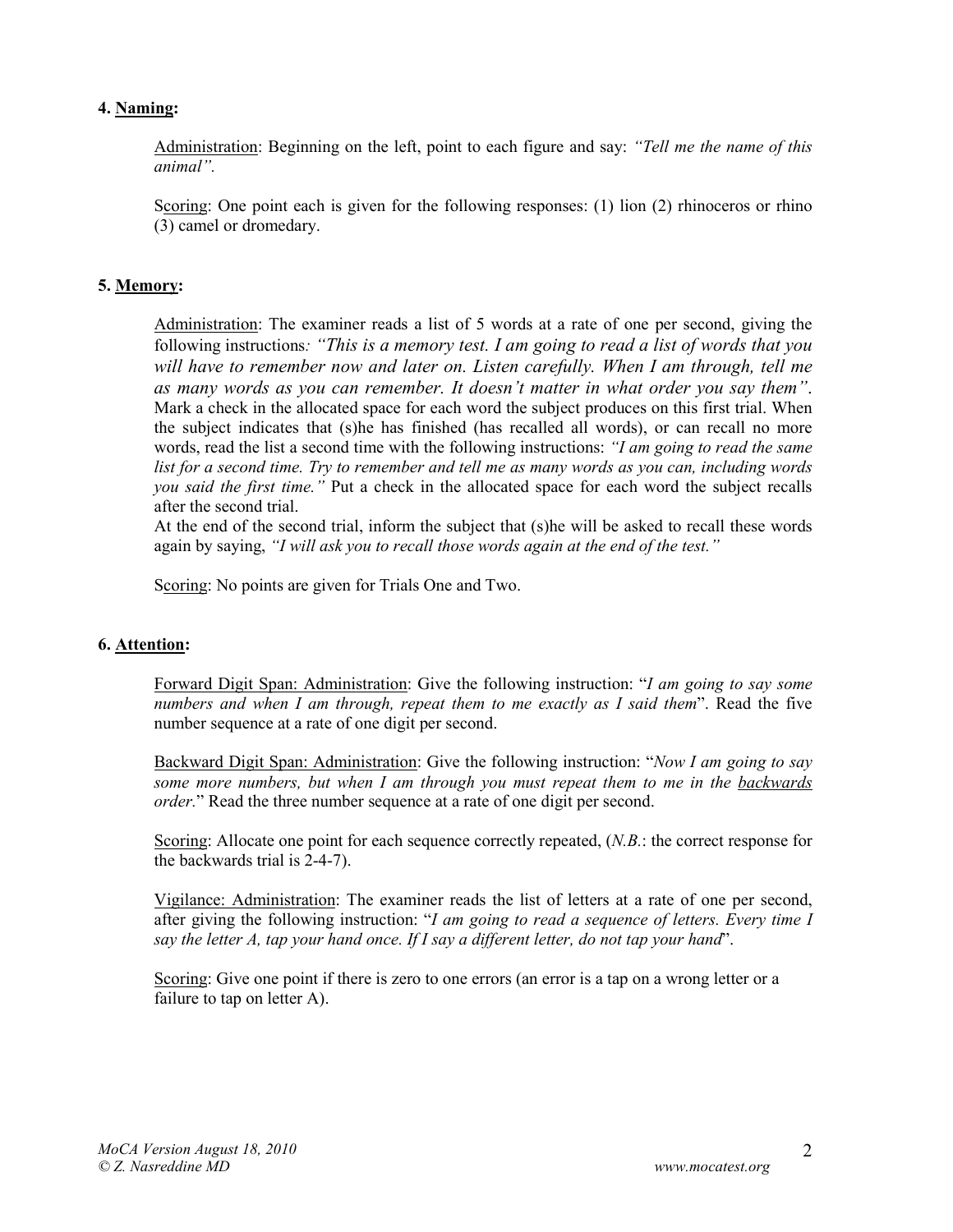Serial 7s: Administration: The examiner gives the following instruction: *"Now, I will ask you to count by subtracting seven from 100, and then, keep subtracting seven from your answer until I tell you to stop."* Give this instruction twice if necessary.

Scoring: This item is scored out of 3 points. Give no (0) points for no correct subtractions, 1 point for one correction subtraction, 2 points for two-to-three correct subtractions, and 3 points if the participant successfully makes four or five correct subtractions. Count each correct subtraction of 7 beginning at 100. Each subtraction is evaluated independently; that is, if the participant responds with an incorrect number but continues to correctly subtract 7 from it, give a point for each correct subtraction. For example, a participant may respond " $92 - 85 - 78 - 71$ "  $-64$ " where the "92" is incorrect, but all subsequent numbers are subtracted correctly. This is one error and the item would be given a score of 3.

### **7. Sentence repetition:**

Administration: The examiner gives the following instructions: *"I am going to read you a sentence. Repeat it after me, exactly as I say it* [pause]: *I only know that John is the one to help today."* Following the response, say: *"Now I am going to read you another sentence. Repeat it after me, exactly as I say it* [pause]: *The cat always hid under the couch when dogs were in the room."*

Scoring: Allocate 1 point for each sentence correctly repeated. Repetition must be exact. Be alert for errors that are omissions (e.g., omitting "only", "always") and substitutions/additions (e.g., "John is the one who helped today;" substituting "hides" for "hid", altering plurals, etc.).

### **8. Verbal fluency:**

Administration: The examiner gives the following instruction: *"Tell me as many words as you can think of that begin with a certain letter of the alphabet that I will tell you in a moment. You can say any kind of word you want, except for proper nouns (like Bob or Boston), numbers, or words that begin with the same sound but have a different suffix, for example, love, lover, loving. I will tell you to stop after one minute. Are you ready?* [Pause] *Now, tell me as many words as you can think of that begin with the letter F.* [time for 60 sec]. *Stop."*

Scoring: Allocate one point if the subject generates 11 words or more in 60 sec. Record the subject's response in the bottom or side margins.

### **9. Abstraction:**

Administration: The examiner asks the subject to explain what each pair of words has in common, starting with the example: *"Tell me how an orange and a banana are alike".* If the subject answers in a concrete manner, then say only one additional time: *"Tell me another way in which those items are alike".* If the subject does not give the appropriate response *(fruit)*, say, *"Yes, and they are also both fruit."* Do not give any additional instructions or clarification. After the practice trial, say: *"Now, tell me how a train and a bicycle are alike".* Following the response, administer the second trial, saying: *"Now tell me how a ruler and a watch are alike"*. Do not give any additional instructions or prompts.